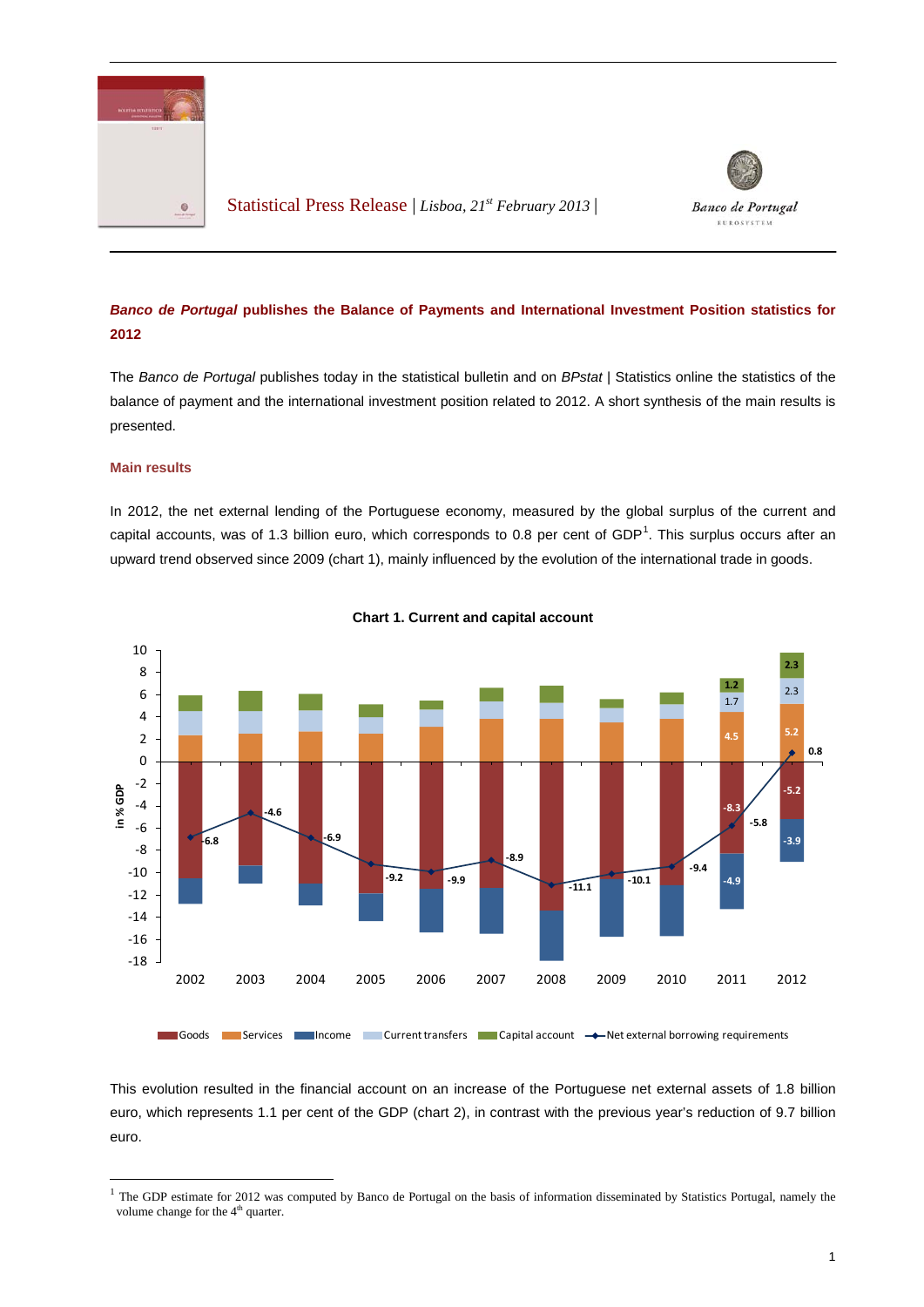Statistical Press Release | *Lisboa, 21st February 2013* |



**Chart 2. Financial account by institutional sector \***

\* A positive value corresponds to a net increase of liabilities or to a net decrease of assets. A negative value corresponds to a net decrease of liabilities or a net increase of assets.

In 2012, the Portuguese international investment position, measured by the difference between the end-of-period stocks of the financial assets and liabilities, decreased 11.2 percentage points (p.p.) when compared to the position observed at the end of 2011, standing at -192.8 billion euro, which means, -116.1 per cent of GDP (chart 3). This evolution is justified, especially, by a negative price variation, brought about by the appreciation of the debt securities issued by the General Government and held by non residents, which was not offset by the increase of net assets observed in the financial account.

At the end of 2012 the net external debt stood at 164.6 billion euro, equivalent to 99.1 per cent of GDP, that is, 12.8 p.p. higher than the one observed at the end of 2011.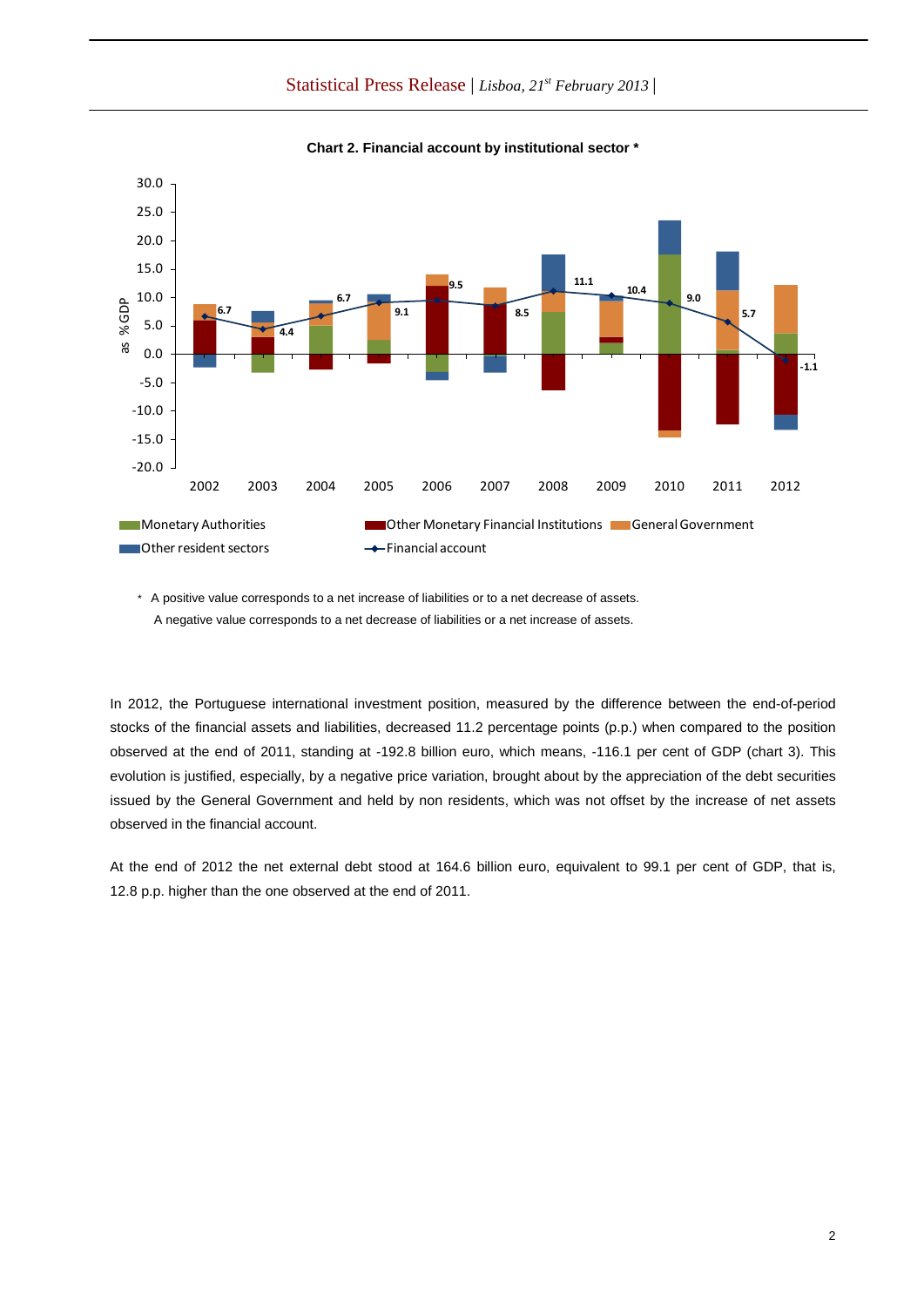Statistical Press Release | *Lisboa, 21st February 2013* |



**Chart 3. International investment position**

## **Current and capital account**

In 2012, the evolution of the current and capital accounts presents in 2012 was significantly different from the one observed in the previous years.



**Chart 4. Current and capital account: 2010-2012**